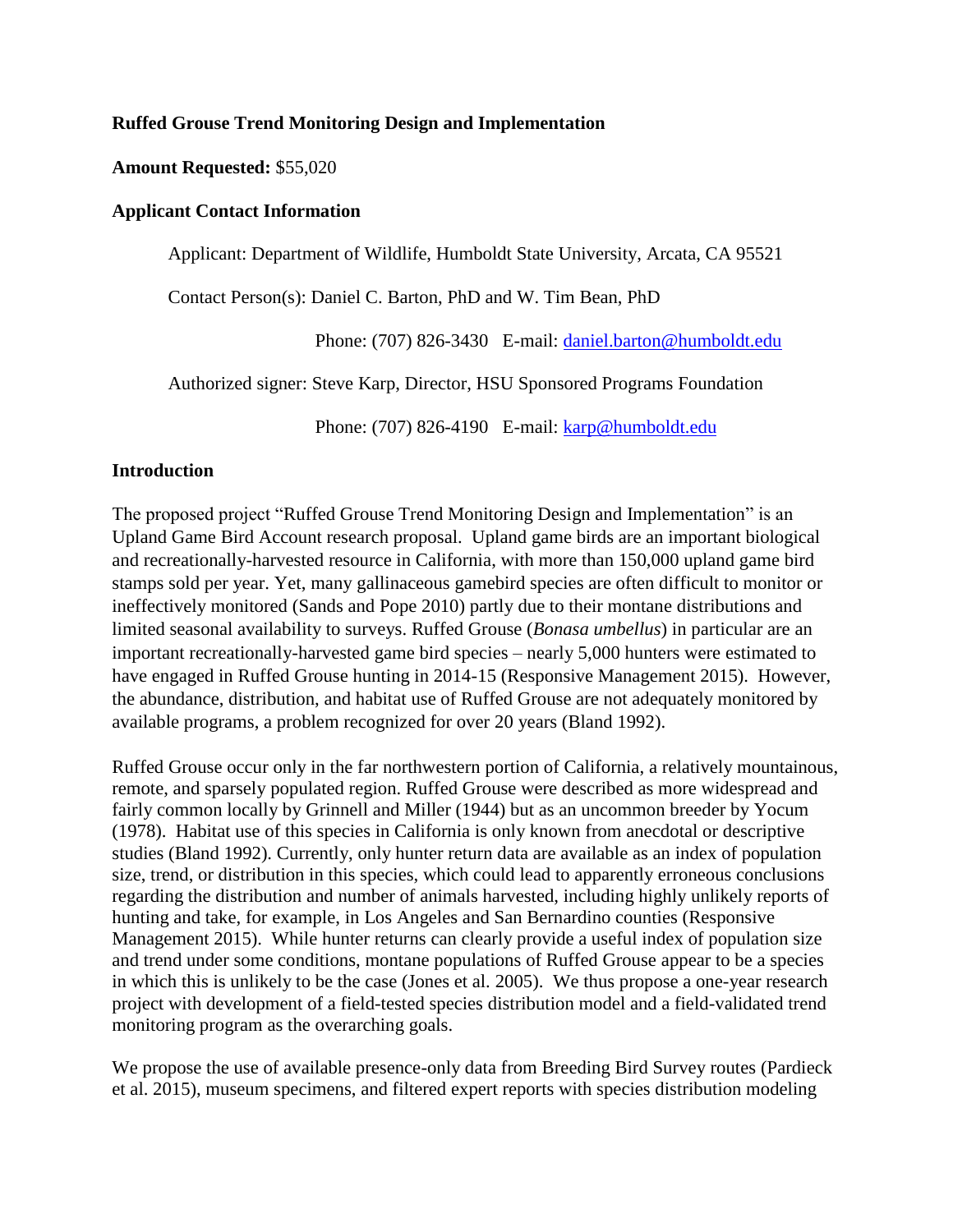(SDM; Elith and Leathwick 2009) to generate a predictive model of the habitat suitability of Ruffed Grouse throughout their range in northwestern California (Objective 1). We would then use a stratified random procedure in conjunction with the SDM to generate a prospective set of representative 200 survey sites on public lands in northwestern California (Objective 2). We will collect a pilot season of drumming survey data collection using one senior field technician and two student assistants, monitoring at least 150 of the selected sites using Ruffed Grouse drumming surveys (Jones et al. 2005) and establishing drumming phenology throughout the region to economize future monitoring efforts (Objective 3). We would then use these data to evaluate site selection, sampling variance, and ultimately, provide a prospective design for a long-term trend analysis program for trend detection (i.e. determine the final sample and design needed to achieve a desired power for trend monitoring; Objective 4). Anticipated products thus include a species distribution model for Ruffed Grouse based on broad-scale plant community types, geographic, and climatic variables, one year of pilot data, and a prospective design for a cost-effective long-term monitoring program with known power.

## **Project description**

The proposed project would generate a species distribution model (SDM), and conduct pilot field sampling and trend monitoring program design, covering the statewide distribution of Ruffed Grouse in California, in Del Norte, Humboldt, Mendocino, Siskiyou, Trinity, Tehama, and Shasta Counties. Proposed staffing requirements are Drs. Barton and Bean for development of the SDM, trend monitoring program design, and project management. One senior technician (or graduate student) will coordinate field data collection efforts and field data management and assist in report preparation, and two student technicians (either graduate students or advanced wildlife undergraduates) will assist in field data collection.

Barton and Bean will conduct initial data acquisition from available California sources for the SDM during summer and fall 2016. These data will include presence-only Ruffed Grouse data from the Breeding Bird Survey (at present, only 9 detections; Pardieck et al. 2015), spatially referenced western museum collections (at least 30 detections), and verified expert records from eBird (currently uncertain in number). These data, in combination with predictor variables extracted from available geographic and broad-scale plant community type, geographic (i.e. elevation, slope, and aspect), and climate layers, will be used to generate a species distribution model for Ruffed Grouse, predicting habitat suitability (Elith and Leathwick 2009) and completing Objective 1. Barton and Bean will then develop a stratification and randomization procedure in combination with access (i.e. available public ownership, road, and trail data) parameters to create an accessible and range-wide, yet randomized, sample of 200 prospective sites or 'sample units', completing Objective 2.

Working with the newly-hired senior technician or graduate student, we will then develop a field sampling schedule to establish a survey schedule during spring 2017, and then execute these surveys during mid-March to mid-May 2017, with assistance from two student technicians. We will use a modified version of the drumming survey protocols developed by Ammann and Ryel (1963), Jones et al. (2005), and Hansen et al. (2011) to, essentially, passively monitor for drumming male Ruffed Grouse at 150 or more roadside or trailside sample units (allowing for some sample units that may be inaccessible or unsuitable). The field sampling protocol will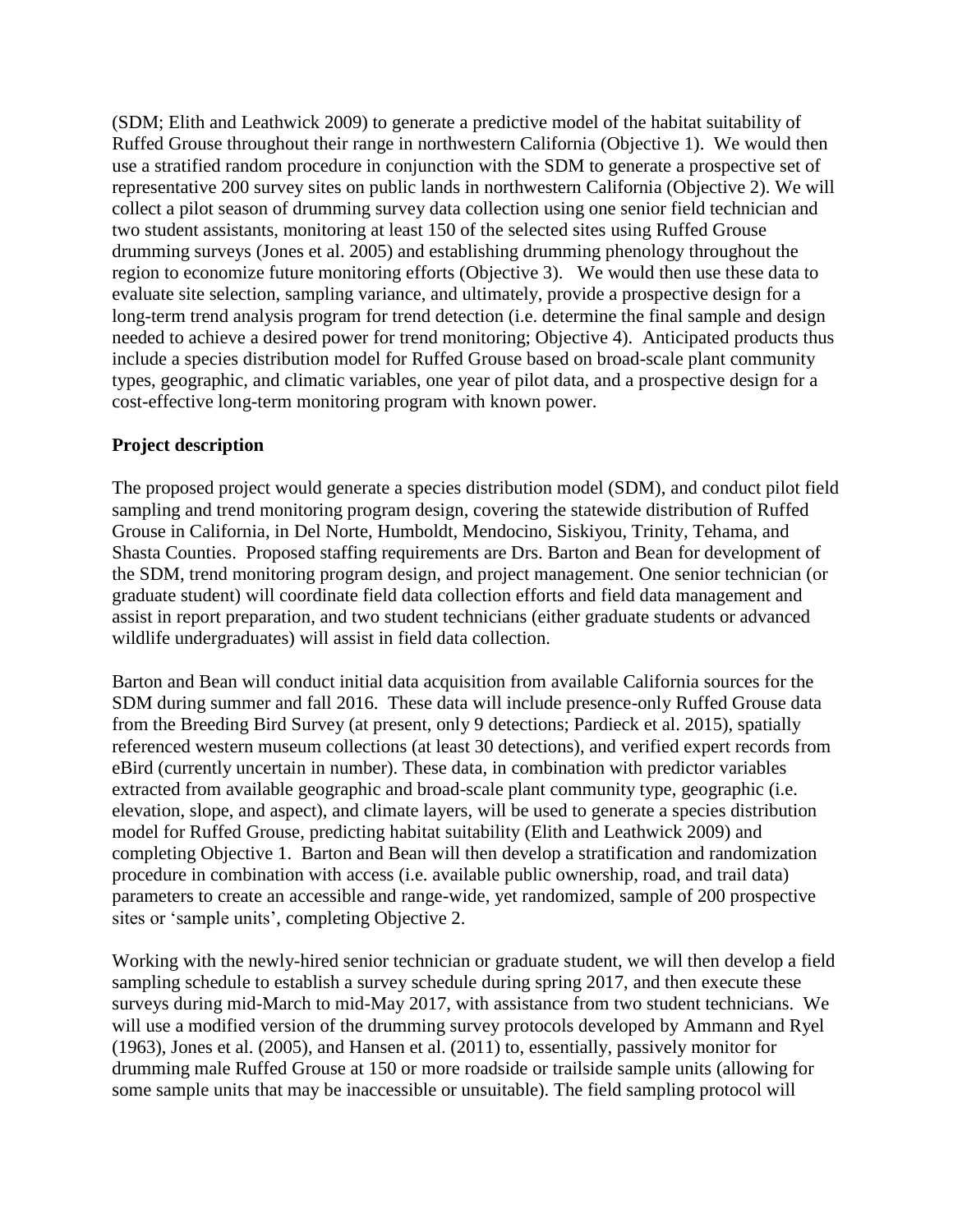consist of motorized or ambulatory travel along roads or trails to sub-sample units, at which technicians will conduct a passive 15-minute survey for ruffed grouse drumming during early morning activity hours, with 8 surveys composing each sample unit. Locations will be mapped and detection probability estimated using dual-observer and dual-visit approaches described by Jones et al. (2005) and Hansen et al. (2011) in combination with a simple removal model. We will also record detections of other upland game birds detected during surveys, particularly Mountain Quail (*Oreortyx pictus*) and Blue Grouse (*Dendragapus obscurus*), and provide these to the department. The senior technician will enter and manage field data sets, completing Objective 3. Finally, Barton and Bean will use these data to design a monitoring program within an occupancy model framework (MacKenzie and Royle 2005) and to evaluate site selection, sampling variance, and ultimately, provide a prospective design for a long-term trend analysis program for trend detection at a range of desired levels of power (answering the question of the sample size required in future monitoring to detect an annual trend in occupancy of any particular size with any particular power). These activities would complete Objective 4.

All proposed objectives will be met by the end of the 2016-17 Upland Game Bird Account grant cycle in summer 2017. All data, statistical procedures, and results will be provided to CDFW in the spirit of "open science" as part of a final report at the end of the grant period in 2017.

Funds are requested for the extensive travel that will be required for this project, which will be conducted in a rental vehicle and reimbursed use of personal vehicles (see budget for details of cost). Funding for a field laptop or tablet computer needed to assist in field data management and site selection contingencies is requested, as are funds for basic expendable field supplies (batteries, notebooks, flagging, etc.) Additional field sampling equipment (binoculars, GPS units) will be provided by the Barton lab at Humboldt State.

#### **Expected benefits**

The products from the proposed research include a species distribution model for Ruffed Grouse based on broad-scale plant community type, geography, and climate, one year of pilot data, and a prospective design for a cost-effective long-term monitoring program with known power. These pilot field data, in combination with the species distribution model, will also provide an opportunity to cross-validate species distribution modeling in harvested wildlife management with other techniques used for studying distributions (Royle et al. 2012). We believe the steps described are part of an innovative and likely effective, yet efficient, process for development of large-scale wildlife monitoring programs using real field data (Royle and Kery 2005). These data could also be used to cross-validate whether hunter returns do effectively index population size. We propose the information provided will be valuable for future effective decision making in management of Ruffed Grouse populations within California, which are currently of unknown status, trend, and habitat association. The data and results produced should assist in maximizing sustained hunter opportunities in the long-term, as well as potentially providing information valuable to conserving this valuable resource for non-consumptive and ecological value.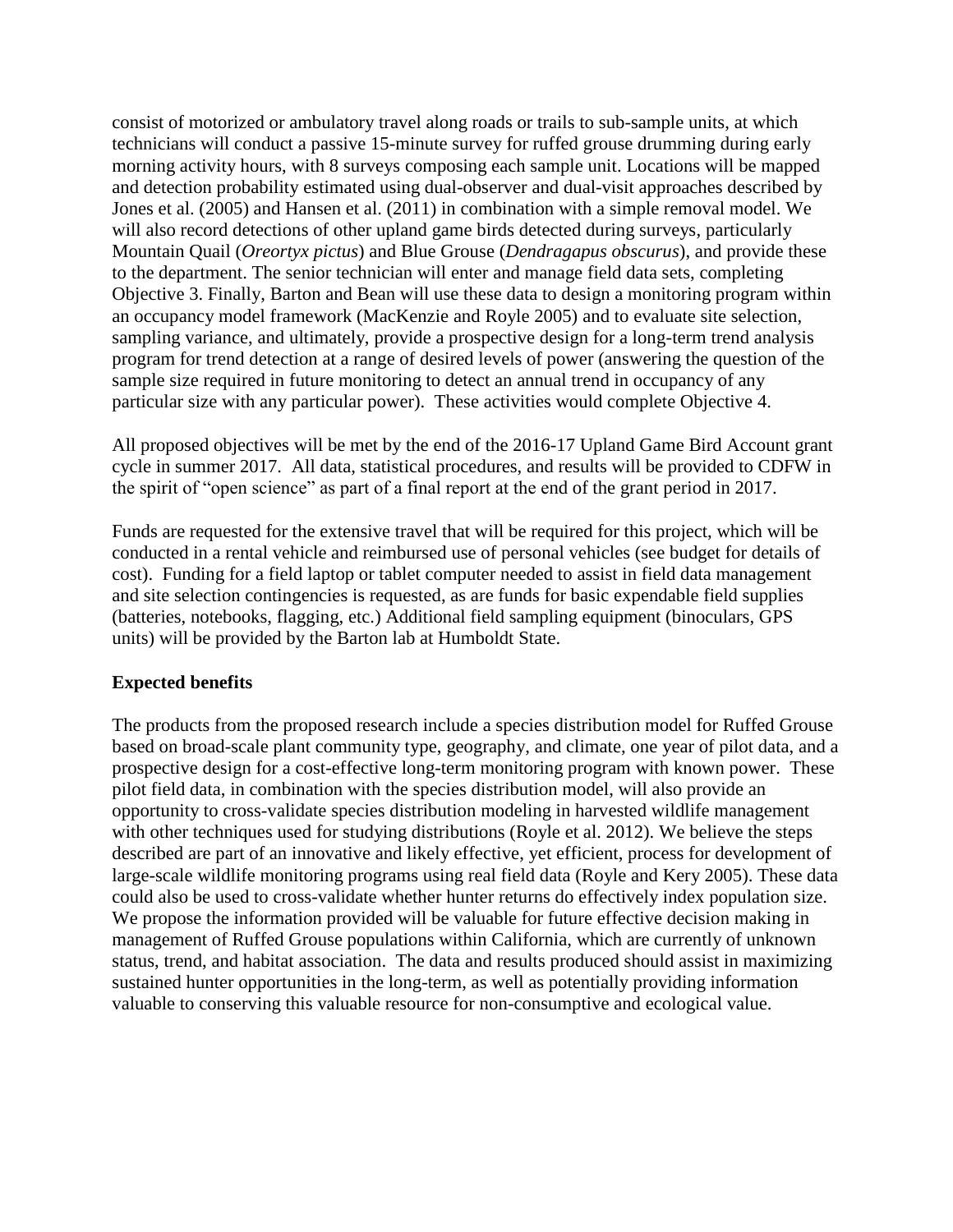## **Literature Cited**

Ammann, G. A., and L. A. Ryel. 1963. Extensive methods of inventorying ruffed grouse in Michigan. Journal of Wildlife Management 27:617-633.

Bland, J. D. 1992. A management plan for forest grouse in California. Unpublished report to California Department of Fish and Wildlife, Sacramento, California.

Elith, J., and J. R. Leathwick. 2009. Species distribution models: Ecological explanation and prediction across space and time. Annual Review of Ecology, Evolution, and Systematics 40:677-697.

Grinnellj J., and A. H. Miller. 1944. The distribution of the birds of California. Pacific Coast Avifauna 27.

Hansen, C. P., J. J. Millspaugh, and M. A. Rumble. 2011. Occupancy modeling of ruffed grouse in the Black Hills National Forest. Journal of Wildlife Management 75:71-77.

Jones, D. C., C. A. Harper, D. A. Buehler, and G. S. Warburton. 2005. Use of spring drumming counts to index Ruffed Grouse populations in the Southern Appalachians. Proceedings of the Annual Southeast Association of Fish and Wildlife Agencies 59:135-143.

MacKenzie, D. I, and J. A. Royle. Designing occupancy studies: general advice and allocating survey effort. Journal of Applied Ecology 42:1105-1114.

Pardieck, K.L., D.J. Ziolkowski Jr., M.-A.R. Hudson. 2015. *North American Breeding Bird Survey Dataset 1966 - 2014, version 2014.0*. U.S. Geological Survey, Patuxent Wildlife Research Center [<www.pwrc.usgs.gov/BBS/RawData/>](https://www.pwrc.usgs.gov/BBS/RawData/).

Responsive Management. 2015. Harvest of small game, upland birds, and other wildlife in California. Report to the California Department of Fish and Wildlife. Responsive Management, Harrisonburg, VA.

Royle, J. A., and M. Kery. 2007. A Bayesian state-space formulation of dynamic occupancy models. Ecology 88:1813-1823.

Royle, J. A., R. B. Chandler, C. Yackulic, and J. D. Nichols. 2012. Likelihood analysis of species occurrence probability from presence-only data for modelling species distributions. Methods in Ecology and Evolution 3:545-554.

Sands, J. P, and M. D. Pope. 2010. A survey of galliform monitoring programs and methods in the United States and Canada. Wildlife Biology 16:342-356.

Yocum, C. F. 1978. Status of the Oregon ruffed grouse in northwestern California. California Fish and Game 64:124-127.